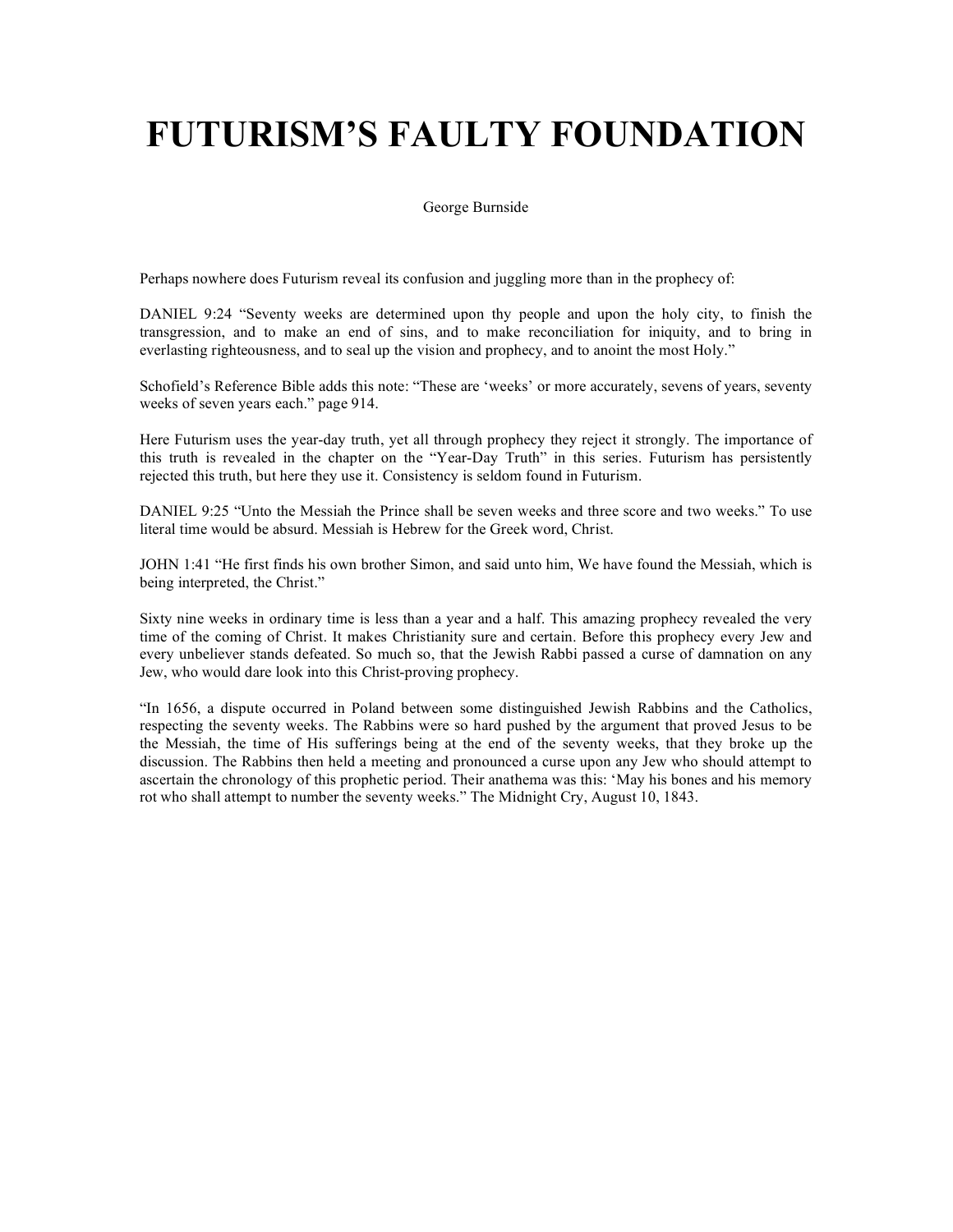

This prophecy also defeats the Jesuit invented system of Futurism and reveals their wicked inconsistency of rejecting the God given key to time prophecy, namely the Year-Day Truth.

This is only the first of the inconsistencies and "corrupt" jugglings of Futurism. Of course we should not be surprised, as Scripture warned of corrupters.

2 CORINTHIANS 2:17 "For we are not as many, which corrupt the word of God: but as of sincerity, but as of God, in the sight of God speak we in Christ."

2 CORINTHIANS 4:2 "But have renounced the hidden things of dishonesty, not walking in craftiness, nor handling the word of God deceitfully; but by manifestation of the truth commending ourselves to every man's conscience in the sight of God."

The devil hates this Christ-revealing prophecy and he uses men to try to "corrupt" it. This corrupting leads to confusion. However there is no need for confusion. Error leads to confusion! Truth is clear and beautiful.

DANIEL 9:25 "Know therefore and understand that from the going forth of the commandment to restore and to build Jerusalem unto Messiah the Prince shall be seven weeks, and three score and two weeks."

The decree, or "commandment to restore and to build Jerusalem" was issued by Artaxerxes, king of Persia in 457 BC.

How clear are the words of Scripture. "Seven weeks and three score and two weeks," or sixty-nine weeks from that decree would bring us to the appearance of the Messiah. This means that 483 year would pass from the giving of that decree to the appearance of the Messiah.

This prophecy gives us the exact year when Christ would be baptized and become the "Anointed One," "The Christ" for Christ means Anointed. The time is clearly stated with many historical facts, for Truth is not afraid of facts.

LUKE 3:1 "Now In the fifteenth year of the reign of Tiberius Caesar, Pontius Pilate being governor of Judea, and Herod being tetrarch of Galilee, and his brother Philip tetrarch of Ituraea and of the region of Trachonitis, and Lysanias the tetrarch of Abilene."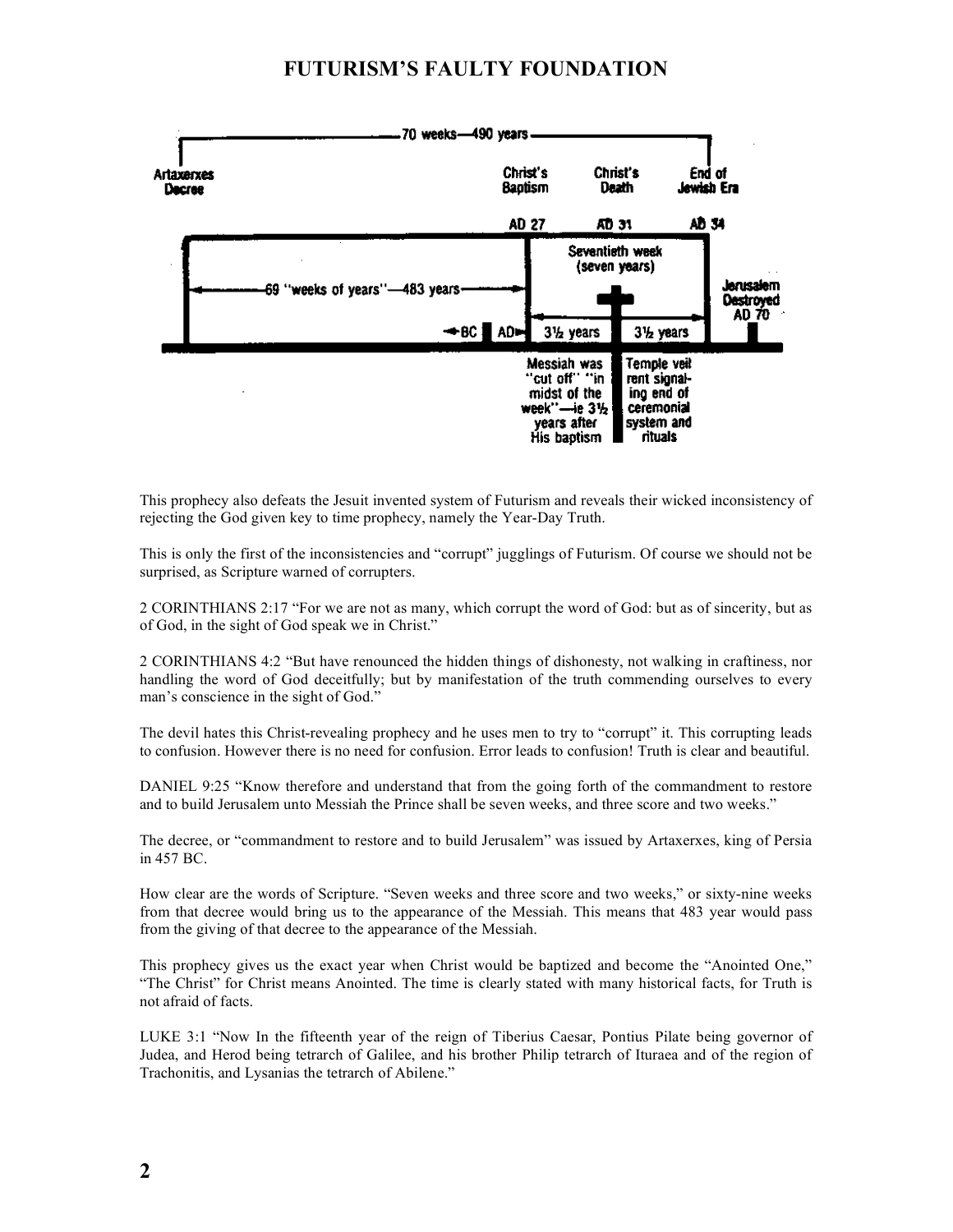Tiberius Caesar began to reign jointly with his step father, Augustus Caesar, in AD 12. His fifteenth year was therefore AD 27 in which year Jesus was baptized and began His work. Thus the Messiah appeared on time. He appeared on the very year foretold hundreds of years before by divine prophecy.

Every Jew, every skeptic, every unbeliever of any kind stands defeated at the baptism of Jesus.

The devil hates these prophecies. He tries to deceive and confuse. He led men to reject the correct starting date for this time prophecy and the results are pathetic. Futurists on the whole have chosen the year 445 B.C. as their starting date. This was the year when Nehemiah received permission to carry on the work of rebuilding.

Now notice the confusion, for 483 years from BC 445 will bring you to 39 AD. This is about eight years after the death, resurrection and ascension of our Lord.

Instead of admitting their blunder and following the clear truth, they do some juggling. They change the 483 years into days and they use 360 days to the year, and have as a result 173,880 days. Then they divide this number by 365 days. They must reduce their number by any means.

They started with 360 days to the year and then to try to save face they change the year to 365 days. Thus they changed the divinely given 483 years to their 476 years. Now they add their 476 years to BC 445 and end up at AD 32. This they wrongly claim is the date of Christ's death.

This brings them to another blunder.

MATTHEW 2:1 "Now when Jesus was born in Bethlehem of Judea in the days of Herod the king, behold, there came wise men from the east to Jerusalem."

For Scriptures state: "Jesus was born in the days of Herod the king." Herod died in 4 BC (see Unger Bible Dictionary, 1966 Edition. page 199)

But Futurists and their "corrupt" juggling of Scripture and facts are out again.

"Seventy weeks are determined upon thy people and upon thy holy city."

2 PETER 3:16 "They that are unlearned and unstable wrest, as they do also the other Scriptures, unto their own destruction."

DANIEL 9:25 "Messiah the Prince."

DANIEL 9:26 "Shall Messiah be cut off but not for Himself," - He died for you and for me.

DANIEL 9:27 "And He shall confirm the covenant with many for one week: and in the midst of the week He shall cause the sacrifice and the oblation to cease."

This wonderful prophecy was given about 538 BC some 565 years before our Lord was baptized and began His work as our Messiah. This shows that our precious Bible foretold some 565 years beforehand, the very year when Christ began His public work as our Savior. Prophecy was exactly fulfilled. Truly the Bible is the word of the Living God.

It is the word of the One who alone knows the future. It also proves that Jesus is the one and only Savior.

This Scripture also shows that in the middle of the last week of the seventy, the Messiah - Our Lord would cause the sacrifice and the oblation to cease In God's earthly sanctuary. The Old Testament Sacrifices lost their significance and ceased, through the sacrifice of Jesus. This explains the fact that there has not been a sacrificial lamb slain in Jerusalem as an offering since AD 70.